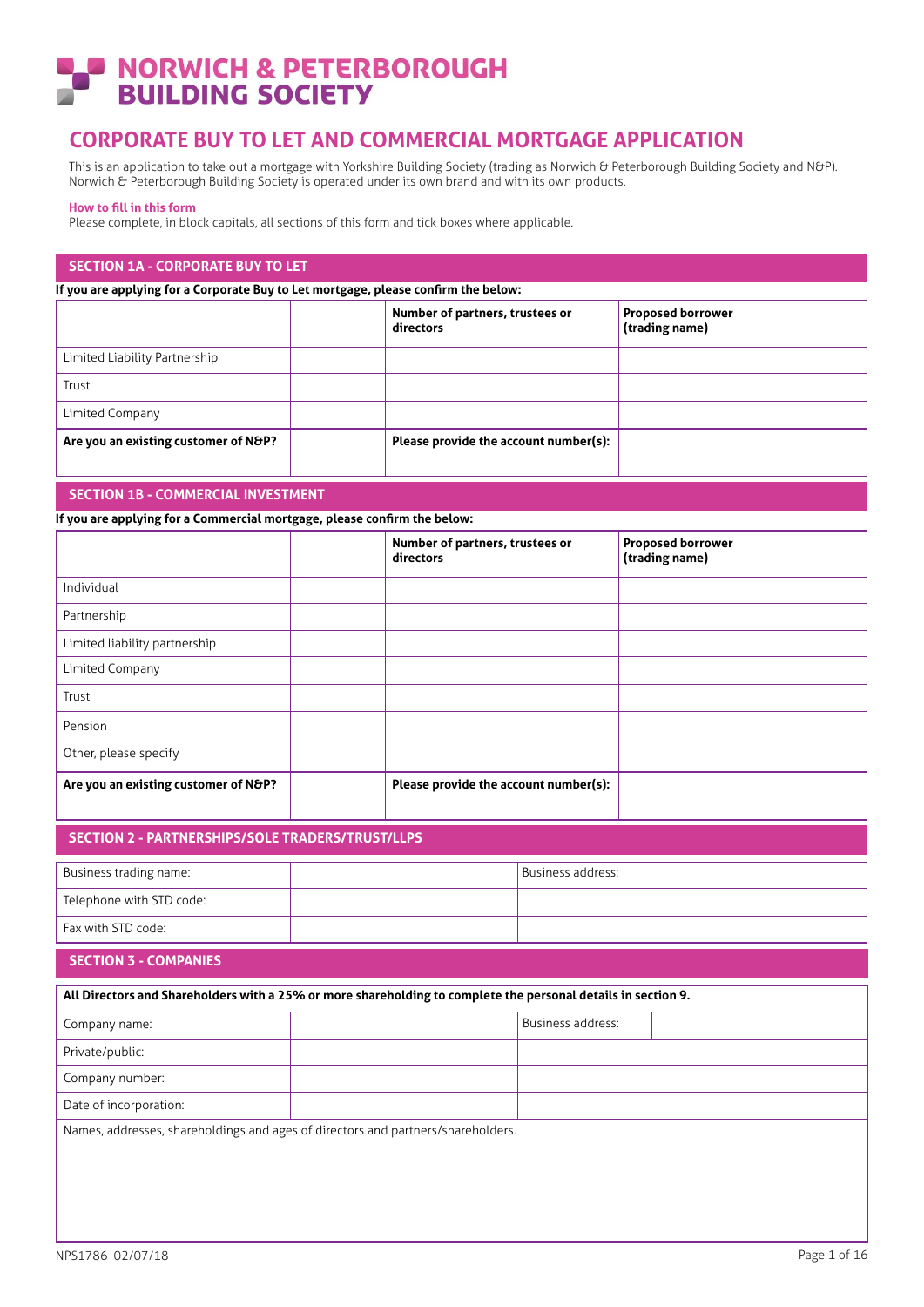| <b>SECTION 4: PENSION TRUSTEES</b>  |  |                          |  |  |  |  |
|-------------------------------------|--|--------------------------|--|--|--|--|
| Name and address of pension scheme: |  | Contact name:            |  |  |  |  |
|                                     |  | Telephone with STD code: |  |  |  |  |
|                                     |  | Reference number:        |  |  |  |  |
|                                     |  |                          |  |  |  |  |

# **SECTION 5: NAME AND ADDRESS OF SOLICITOR OR LICENSED CONVEYANCER** Firm name: Firm address: DX number: Telephone with STD code: Email address: Name of solicitor acting:

## **SECTION 6: NAME AND ADDRESS OF ACCOUNTANT**

| Firm name:    | Name of Accountant:      |  |
|---------------|--------------------------|--|
| Firm address: | Qualifications:          |  |
|               | Telephone with STD code: |  |
|               | Email address:           |  |

## **SECTION 7: CORRESPONDENCE ADDRESS**

Address:

Postcode:

# **SECTION 8: ANY OTHER BUSINESS INTERESTS (e.g. directorship, minority shareholdings)**

To be completed by directors of corporate applicants and by sole traders and partners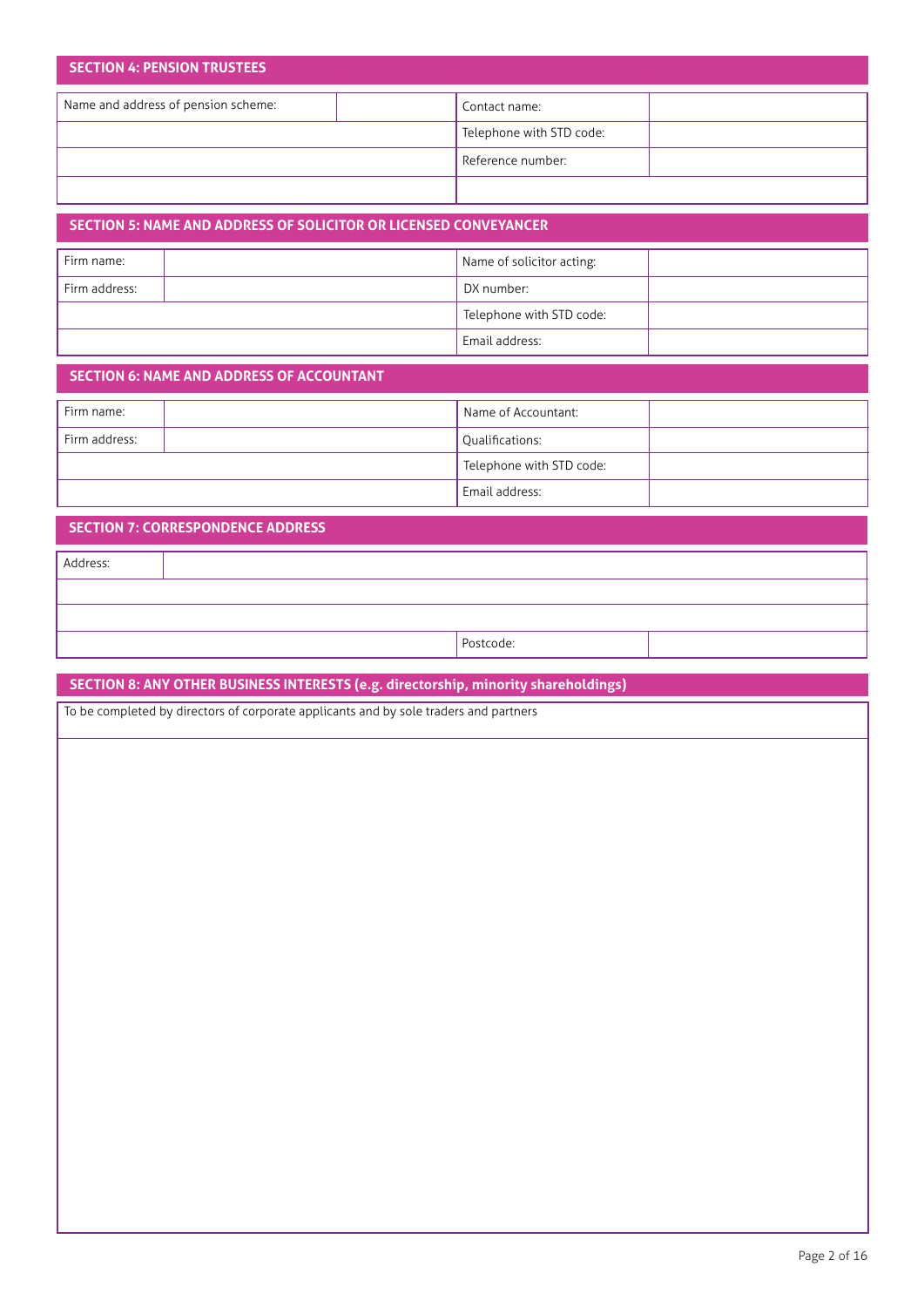# **SECTION 9: PERSONAL DETAILS**

| This section must be completed for all applicants to the mortgage (including directors and shareholders of |
|------------------------------------------------------------------------------------------------------------|
| corporate applicants with more than 25% shareholding)                                                      |

| corporate applicants with more than 23 % shareholding)<br><b>Individual 1</b> | $MRT \Box$ MRS $\Box$ MISS $\Box$ OTHER [ |                        |                                                                          | <b>Individual 2</b>                                                                                                                                             | $MR \Box$        | $MRS \Box$ MISS $\Box$ OTHER           |                                      |
|-------------------------------------------------------------------------------|-------------------------------------------|------------------------|--------------------------------------------------------------------------|-----------------------------------------------------------------------------------------------------------------------------------------------------------------|------------------|----------------------------------------|--------------------------------------|
| Surname:                                                                      |                                           |                        |                                                                          | Surname:                                                                                                                                                        |                  |                                        |                                      |
| All forenames in full:                                                        |                                           |                        |                                                                          | All forenames in full:                                                                                                                                          |                  |                                        |                                      |
| Maiden/former name if                                                         |                                           |                        |                                                                          | Maiden/former name if                                                                                                                                           |                  |                                        |                                      |
| applicable:                                                                   |                                           |                        |                                                                          | applicable:                                                                                                                                                     |                  |                                        |                                      |
| Date of birth:                                                                |                                           |                        |                                                                          | Date of birth:                                                                                                                                                  |                  |                                        |                                      |
| Home telephone with<br>STD code:                                              |                                           |                        |                                                                          | Home telephone with<br>STD code:                                                                                                                                |                  |                                        |                                      |
| Work telephone with STD                                                       |                                           |                        |                                                                          | Work telephone with STD                                                                                                                                         |                  |                                        |                                      |
| code:                                                                         |                                           |                        |                                                                          | code:                                                                                                                                                           |                  |                                        |                                      |
| Mobile telephone:                                                             |                                           |                        |                                                                          | Mobile telephone:                                                                                                                                               |                  |                                        |                                      |
| Email address:                                                                |                                           |                        |                                                                          | Email address:                                                                                                                                                  |                  |                                        |                                      |
| Nationality:                                                                  |                                           |                        |                                                                          | Nationality:                                                                                                                                                    |                  |                                        |                                      |
| National insurance                                                            |                                           |                        |                                                                          | National insurance                                                                                                                                              |                  |                                        |                                      |
| number:                                                                       |                                           |                        |                                                                          | number:                                                                                                                                                         |                  |                                        |                                      |
| Current address:                                                              |                                           |                        |                                                                          | Current address:                                                                                                                                                |                  |                                        |                                      |
|                                                                               |                                           |                        |                                                                          |                                                                                                                                                                 |                  |                                        |                                      |
|                                                                               |                                           | Postcode:              |                                                                          |                                                                                                                                                                 |                  | Postcode:                              |                                      |
| Length of time at current                                                     |                                           |                        |                                                                          | Length of time at current                                                                                                                                       |                  |                                        |                                      |
| address:                                                                      |                                           | years                  | months                                                                   | address:                                                                                                                                                        |                  | years                                  | months                               |
|                                                                               |                                           |                        |                                                                          | Please provide details of all the addresses you have lived at during the last three years. Continue in "Section 14 - Further Information" section if necessary. |                  |                                        |                                      |
| Previous address:                                                             |                                           |                        |                                                                          | Previous address:                                                                                                                                               |                  |                                        |                                      |
|                                                                               |                                           |                        |                                                                          |                                                                                                                                                                 |                  |                                        |                                      |
|                                                                               |                                           | Postcode:              |                                                                          |                                                                                                                                                                 |                  | Postcode:                              |                                      |
| Length of time at                                                             |                                           |                        |                                                                          | Length of time at                                                                                                                                               |                  |                                        |                                      |
| previous address:                                                             |                                           | years                  | months                                                                   | previous address:                                                                                                                                               |                  | years                                  | months                               |
| Status:                                                                       | Single<br>Ш                               |                        |                                                                          | Status:                                                                                                                                                         | Single<br>⊔      |                                        |                                      |
|                                                                               |                                           |                        | Married/registered civil partnership<br>Divorced / dissolved partnership |                                                                                                                                                                 |                  | Divorced / dissolved partnership       | Married/registered civil partnership |
|                                                                               | Separated                                 |                        |                                                                          |                                                                                                                                                                 | Separated        |                                        |                                      |
|                                                                               | Widowed                                   |                        |                                                                          |                                                                                                                                                                 | Widowed          |                                        |                                      |
| No. of dependants if applicable:                                              |                                           |                        |                                                                          | No. of dependants if applicable:                                                                                                                                |                  |                                        |                                      |
| Ages of dependants if applicable:                                             |                                           |                        |                                                                          | Ages of dependants if applicable:                                                                                                                               |                  |                                        |                                      |
|                                                                               |                                           |                        |                                                                          |                                                                                                                                                                 |                  |                                        |                                      |
| <b>Individual 3</b>                                                           | $MR \Box$                                 | $MRS \Box$ MISS $\Box$ | <b>OTHER</b>                                                             | Individual 4                                                                                                                                                    |                  | $MR \Box$ MRS $\Box$ MISS $\Box$ OTHER |                                      |
| Surname:                                                                      |                                           |                        |                                                                          | Surname:                                                                                                                                                        |                  |                                        |                                      |
| All forenames in full:                                                        |                                           |                        |                                                                          | All forenames in full:                                                                                                                                          |                  |                                        |                                      |
| Maiden/former name if                                                         |                                           |                        |                                                                          | Maiden/former name if                                                                                                                                           |                  |                                        |                                      |
| applicable:                                                                   |                                           |                        |                                                                          | applicable:                                                                                                                                                     |                  |                                        |                                      |
| Date of birth:                                                                |                                           |                        |                                                                          | Date of birth:                                                                                                                                                  |                  |                                        |                                      |
| Home telephone with<br>STD code:                                              |                                           |                        |                                                                          | Home telephone with<br>STD code:                                                                                                                                |                  |                                        |                                      |
| Work telephone with STD                                                       |                                           |                        |                                                                          | Work telephone with STD                                                                                                                                         |                  |                                        |                                      |
| code:                                                                         |                                           |                        |                                                                          | code:                                                                                                                                                           |                  |                                        |                                      |
| Mobile telephone:                                                             |                                           |                        |                                                                          | Mobile telephone:                                                                                                                                               |                  |                                        |                                      |
| Email address:                                                                |                                           |                        |                                                                          | Email address:                                                                                                                                                  |                  |                                        |                                      |
| Nationality:                                                                  |                                           |                        |                                                                          | Nationality:                                                                                                                                                    |                  |                                        |                                      |
| National insurance                                                            |                                           |                        |                                                                          | National insurance                                                                                                                                              |                  |                                        |                                      |
| number:                                                                       |                                           |                        |                                                                          | number:                                                                                                                                                         |                  |                                        |                                      |
| Current address:                                                              |                                           |                        |                                                                          | Current address:                                                                                                                                                |                  |                                        |                                      |
|                                                                               |                                           |                        |                                                                          |                                                                                                                                                                 |                  |                                        |                                      |
|                                                                               |                                           | Postcode:              |                                                                          |                                                                                                                                                                 |                  | Postcode:                              |                                      |
| Length of time at current                                                     |                                           |                        |                                                                          | Length of time at current                                                                                                                                       |                  |                                        |                                      |
| address:                                                                      |                                           | years                  | months                                                                   | address:                                                                                                                                                        |                  | years                                  | months                               |
|                                                                               |                                           |                        |                                                                          | Please provide details of all the addresses you have lived at during the last three years. Continue in "Section 14 - Further Information" section if necessary. |                  |                                        |                                      |
| Previous address:                                                             |                                           |                        |                                                                          | Previous address:                                                                                                                                               |                  |                                        |                                      |
|                                                                               |                                           |                        |                                                                          |                                                                                                                                                                 |                  |                                        |                                      |
|                                                                               |                                           | Postcode:              |                                                                          |                                                                                                                                                                 |                  | Postcode:                              |                                      |
| Length of time at                                                             |                                           |                        |                                                                          | Length of time at                                                                                                                                               |                  |                                        |                                      |
| previous address:                                                             |                                           | years                  | months                                                                   | previous address:                                                                                                                                               |                  | years                                  | months                               |
| Status:                                                                       | Single                                    |                        |                                                                          | Status:                                                                                                                                                         | Single<br>$\Box$ |                                        |                                      |
|                                                                               |                                           |                        | Married/registered civil partnership                                     |                                                                                                                                                                 |                  |                                        | Married/registered civil partnership |
|                                                                               | Separated                                 |                        | Divorced / dissolved partnership                                         |                                                                                                                                                                 | Separated        | Divorced / dissolved partnership       |                                      |
|                                                                               | Widowed<br>П                              |                        |                                                                          |                                                                                                                                                                 | Widowed<br>П     |                                        |                                      |
| No. of dependants if applicable:<br>Ages of dependants if applicable:         |                                           |                        |                                                                          | No. of dependants if applicable:<br>Ages of dependants if applicable:                                                                                           |                  |                                        |                                      |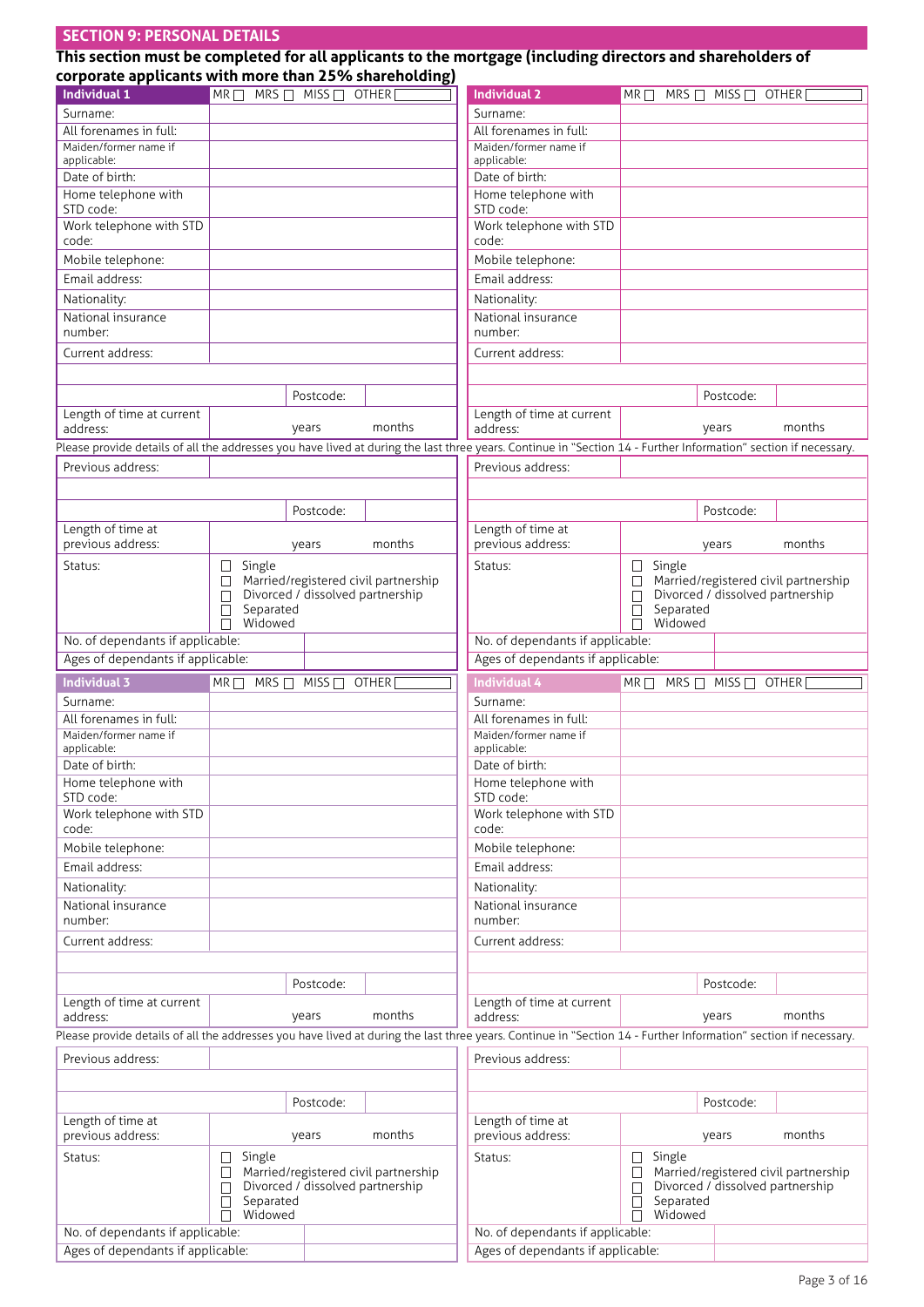| <b>INSOLVENCY:</b>                                                                                                                                                                                                                                                                                                                                                                                                                     |     |    |  |
|----------------------------------------------------------------------------------------------------------------------------------------------------------------------------------------------------------------------------------------------------------------------------------------------------------------------------------------------------------------------------------------------------------------------------------------|-----|----|--|
| <b>Insolvency Declaration</b>                                                                                                                                                                                                                                                                                                                                                                                                          |     |    |  |
| This must be completed by all individual(s) and those completing applications on behalf of<br>companies, other corporate bodies and trustees of pension schemes.                                                                                                                                                                                                                                                                       |     |    |  |
| Have you (or, in the case of an applicant which is a company or other body corporate or pension<br>scheme, any other person who is a director or other owner of the applicant) ever been made<br>insolvent, bankrupt made by voluntary arrangement with creditors or been involved in any court<br>proceedings for debt?                                                                                                               | Yes | No |  |
| If you are a director or owner of a company or other corporate body, have you ever been a director or<br>owner of a company or other corporate body which has been insolvent or entered into liquidation,<br>whether compulsory or voluntary (save for the purpose of amalgamation or reconstruction of a<br>solvent company), or had a receiver appointed of its undertakings or been involved in any court<br>proceedings for debit? | Yes | No |  |
| This must be completed in all cases where the applicant is a company or other corporate body.                                                                                                                                                                                                                                                                                                                                          |     |    |  |
| Has the company or other corporate body ever been insolvent or entered into liquidation, whether<br>compulsory or voluntary (save for the purpose of amalgamation or reconstruction of a solvent<br>company), or had a receiver appointed of its undertakings or been involved in any court proceedings<br>for debt.                                                                                                                   | Yes | No |  |

# **If you have answered 'Yes" to any of the questions above, please give full details in the "Further information" section.**

| <b>First Individual</b>                                                                  |                       | <b>Second Individual (if applicable)</b>                                                 |                       |
|------------------------------------------------------------------------------------------|-----------------------|------------------------------------------------------------------------------------------|-----------------------|
| Have you:                                                                                |                       | Have you:                                                                                |                       |
| Ever been refused a mortgage?                                                            | Yes<br>N <sub>o</sub> | Ever been refused a mortgage?                                                            | Yes<br>No             |
| Had a judgement for bad debt<br>recorded against you                                     | Yes<br>No             | Had a judgement for bad debt<br>recorded against you                                     | Yes<br>No             |
| Any pending / imminent court<br>proceedings against you                                  | Yes<br>No             | Any pending / imminent court<br>proceedings against you                                  | Yes<br>No             |
| Failed to keep up payments under<br>any loan?                                            | Yes<br>No             | Failed to keep up payments under<br>any loan?                                            | Yes<br>No             |
| Ever been declared bankrupt (or had<br>any bankruptcy petition presented<br>against you? | Yes<br>No.            | Ever been declared bankrupt (or had<br>any bankruptcy petition presented<br>against you? | Yes<br>No             |
|                                                                                          |                       |                                                                                          |                       |
| Third Individual (if applicable)                                                         |                       | <b>Fourth Individual (if applicable)</b>                                                 |                       |
| Have you:                                                                                |                       | Have you:                                                                                |                       |
| Ever been refused a mortgage?                                                            | Yes<br>No             | Ever been refused a mortgage?                                                            | Yes<br><b>No</b>      |
| Had a judgement for bad debt<br>recorded against you                                     | Yes<br>No             | Had a judgement for bad debt<br>recorded against you                                     | Yes<br>N <sub>o</sub> |
| Any pending / imminent court<br>proceedings against you                                  | Yes<br>N <sub>o</sub> | Any pending / imminent court<br>proceedings against you                                  | Yes<br>No             |
| Failed to keep up payments under<br>any loan?                                            | Yes<br>No             | Failed to keep up payments under<br>any loan?                                            | Yes<br><b>No</b>      |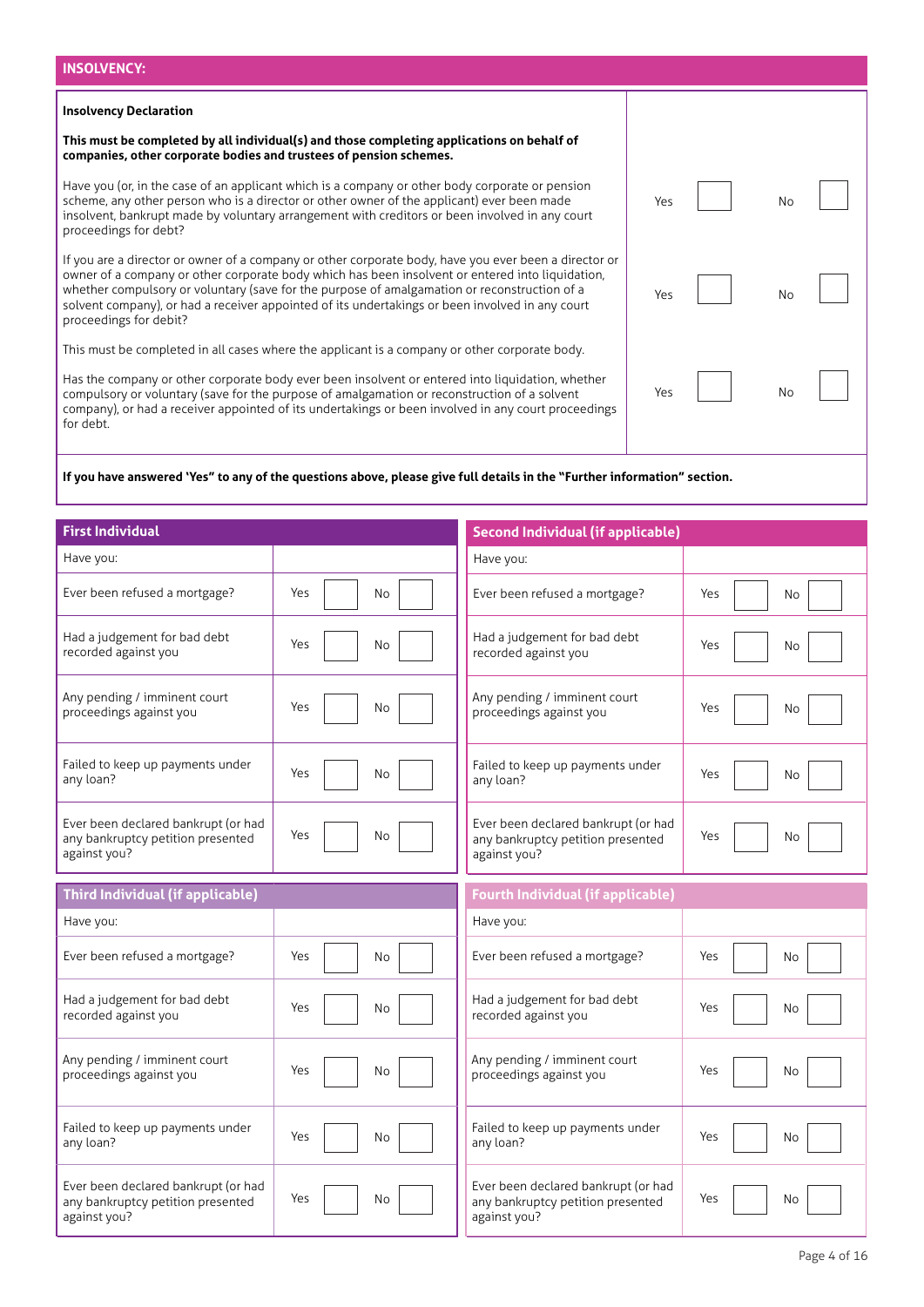# **SECTION 10: ABOUT YOUR INCOME, ASSETS AND EXPENDITURE**

**To be answered by all applicants who are in employment (including self-employed).**

| <b>Individual 1</b>                              |           |        | <b>Individual 2</b>                               |           |        |
|--------------------------------------------------|-----------|--------|---------------------------------------------------|-----------|--------|
| Occupation:                                      |           |        | Occupation:                                       |           |        |
| Employer's name and address:                     |           |        | Employer's name and address:                      |           |        |
|                                                  |           |        |                                                   |           |        |
|                                                  | Postcode: |        |                                                   | Postcode: |        |
| Length of time with this<br>employer:            | years     | months | Length of time with this<br>employer:             | years     | months |
| <b>Your income:</b>                              |           |        | Your income:                                      |           |        |
| Gross basic wage/salary:                         | £         | pa     | Gross basic wage/salary:                          | £         | pa     |
| Guaranteed overtime/bonus:                       | £         | pa     | Guaranteed overtime/bonus:                        | £         | pa     |
| Regular overtime/bonus/<br>commission:           | £         | pa     | Regular overtime/bonus/<br>commission:            | £         | pa     |
| Your total income is:                            | £         | pa     | Your total income is:                             | £         | pa     |
| Your income - if self employed (first applicant) |           |        | Your income - if self employed (second applicant) |           |        |
| Year 1                                           | £         | year   | Year 1                                            | £         | year   |
| Year 2                                           | £         | year   | Year 2                                            | £         | year   |
| Year 3                                           | £         | year   | Year 3                                            | £         | year   |

| <b>Individual 3</b>                              |           |        |
|--------------------------------------------------|-----------|--------|
| Occupation:                                      |           |        |
| Employer's name and<br>address:                  |           |        |
|                                                  |           |        |
|                                                  | Postcode: |        |
| Length of time with this<br>employer:            | years     | months |
| <b>Your income:</b>                              |           |        |
| Gross basic wage/salary:                         | £         | pa     |
| Guaranteed overtime/bonus:                       | f         | pa     |
| Regular overtime/bonus/<br>commission:           | f         | рa     |
| Your total income is:                            | £         | pa     |
| Your income - if self employed (third applicant) |           |        |

£ year £ year £ year

Year 1 Year 2

Year 3

| Postcode: |                                                   |
|-----------|---------------------------------------------------|
| years     | months                                            |
|           |                                                   |
| £         | pa                                                |
| £         | pa                                                |
| £         | pa                                                |
| £         | pa                                                |
|           |                                                   |
| £         | year                                              |
| £         | year                                              |
| £         | year                                              |
|           | Your income - if self employed (fourth applicant) |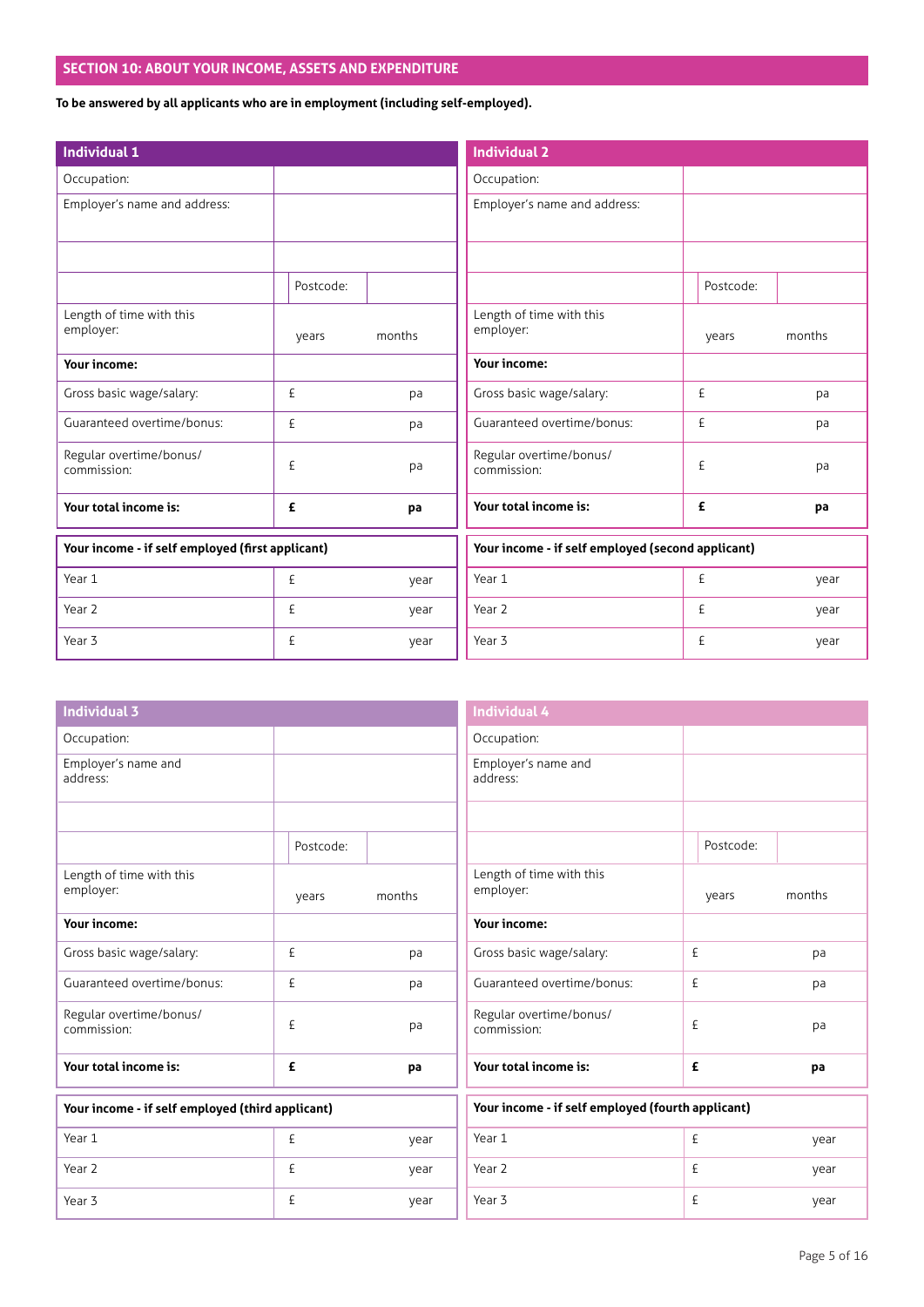| <b>INDIVIDUAL 1:</b>                                               |                  |                        |                |
|--------------------------------------------------------------------|------------------|------------------------|----------------|
| Personal assets and liabilities (excluding investment properties): |                  |                        |                |
| Name:                                                              |                  |                        |                |
| Asset description:                                                 | (£) Assets value | $ E $ Liability amount | (£) Net assets |
|                                                                    |                  |                        |                |
|                                                                    |                  |                        |                |
|                                                                    |                  |                        |                |
|                                                                    |                  |                        |                |
|                                                                    |                  |                        |                |
|                                                                    |                  |                        |                |
|                                                                    |                  |                        |                |
|                                                                    |                  | Total:                 |                |

| <b>MONTHLY EXPENDITURE:</b>               |                             |                                          |                             |
|-------------------------------------------|-----------------------------|------------------------------------------|-----------------------------|
|                                           | <b>Monthly Expenditure:</b> |                                          | <b>Monthly Expenditure:</b> |
| Rent/mortgage payment                     | £                           | Food/toiletries                          | £                           |
| Gas                                       | £                           | School meals                             | £                           |
| Electricity                               | £                           | Clothing                                 | £                           |
| Other fuel costs                          | £                           | Childminder/childcare                    | £                           |
| Council tax                               | £                           | Maintenance                              | £                           |
| Water rates                               | £                           | Pet food, veterinary bills/pet insurance | £                           |
| Telephone                                 | £                           | Bus/train fares                          | £                           |
| Mobile                                    | £                           | Petrol expenses                          | £                           |
| Ground rent                               | £                           | Car insurance                            | £                           |
| Service charge                            | £                           | Road tax                                 | £                           |
| Dental/optical care/medical prescriptions | £                           | Other car expenses                       | £                           |
| Entertainment/hobbies                     | £                           | Satellite/cable                          | £                           |
|                                           | £                           | TV/video rental                          | £                           |
| Endowment premiums                        | £                           | TV licence                               | £                           |
| Pension premiums                          | £                           | Internet                                 | £                           |
| Other life insurance                      | £                           | Cigarettes/tobacco                       | $\pounds$                   |
| Building/contents insurance               | £                           | Other, please specify                    | £                           |
|                                           |                             | Subtotal:                                | £                           |
|                                           |                             | Total of loan repayments:                | £                           |
|                                           |                             | Total of credit/store card repayments:   | £                           |
|                                           |                             | <b>Total monthly expenditure:</b>        | £                           |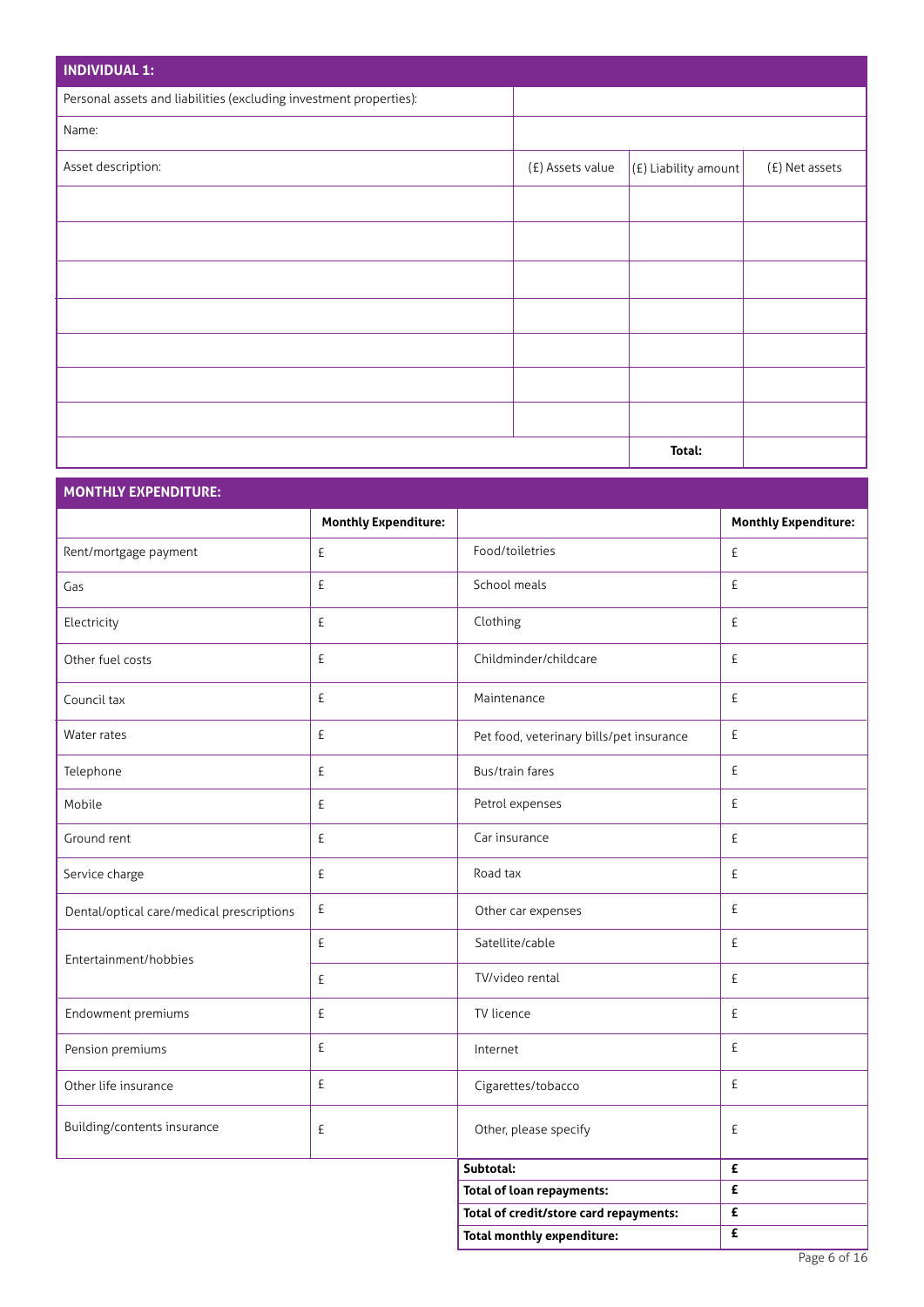| <b>INDIVIDUAL 2:</b>                                               |                  |                        |                |
|--------------------------------------------------------------------|------------------|------------------------|----------------|
| Personal assets and liabilities (excluding investment properties): |                  |                        |                |
| Name:                                                              |                  |                        |                |
| Asset description:                                                 | (£) Assets value | $(f)$ Liability amount | (£) Net assets |
|                                                                    |                  |                        |                |
|                                                                    |                  |                        |                |
|                                                                    |                  |                        |                |
|                                                                    |                  |                        |                |
|                                                                    |                  |                        |                |
|                                                                    |                  |                        |                |
|                                                                    |                  |                        |                |
|                                                                    |                  | Total:                 |                |

| <b>MONTHLY EXPENDITURE:</b>               |                             |                                          |                             |
|-------------------------------------------|-----------------------------|------------------------------------------|-----------------------------|
|                                           | <b>Monthly Expenditure:</b> |                                          | <b>Monthly Expenditure:</b> |
| Rent/mortgage payment                     | £                           | Food/toiletries                          | £                           |
| Gas                                       | £                           | School meals                             | £                           |
| Electricity                               | £                           | Clothing                                 | £                           |
| Other fuel costs                          | £                           | Childminder/childcare                    | £                           |
| Council tax                               | £                           | Maintenance                              | £                           |
| Water rates                               | £                           | Pet food, veterinary bills/pet insurance | £                           |
| Telephone                                 | £                           | Bus/train fares                          | £                           |
| Mobile                                    | £                           | Petrol expenses                          | £                           |
| Ground rent                               | £                           | Car insurance                            | £                           |
| Service charge                            | £                           | Road tax                                 | £                           |
| Dental/optical care/medical prescriptions | £                           | Other car expenses                       | £                           |
| Entertainment/hobbies                     | £                           | Satellite/cable                          | £                           |
|                                           | £                           | TV/video rental                          | £                           |
| Endowment premiums                        | £                           | TV licence                               | £                           |
| Pension premiums                          | £                           | Internet                                 | £                           |
| Other life insurance                      | £                           | Cigarettes/tobacco                       | £                           |
| Building/contents insurance               | £                           | Other, please specify                    | £                           |
|                                           |                             | Subtotal:                                | £                           |
|                                           |                             | <b>Total of loan repayments:</b>         | £                           |
|                                           |                             | Total of credit/store card repayments:   | £                           |

**Total monthly expenditure:**

**£**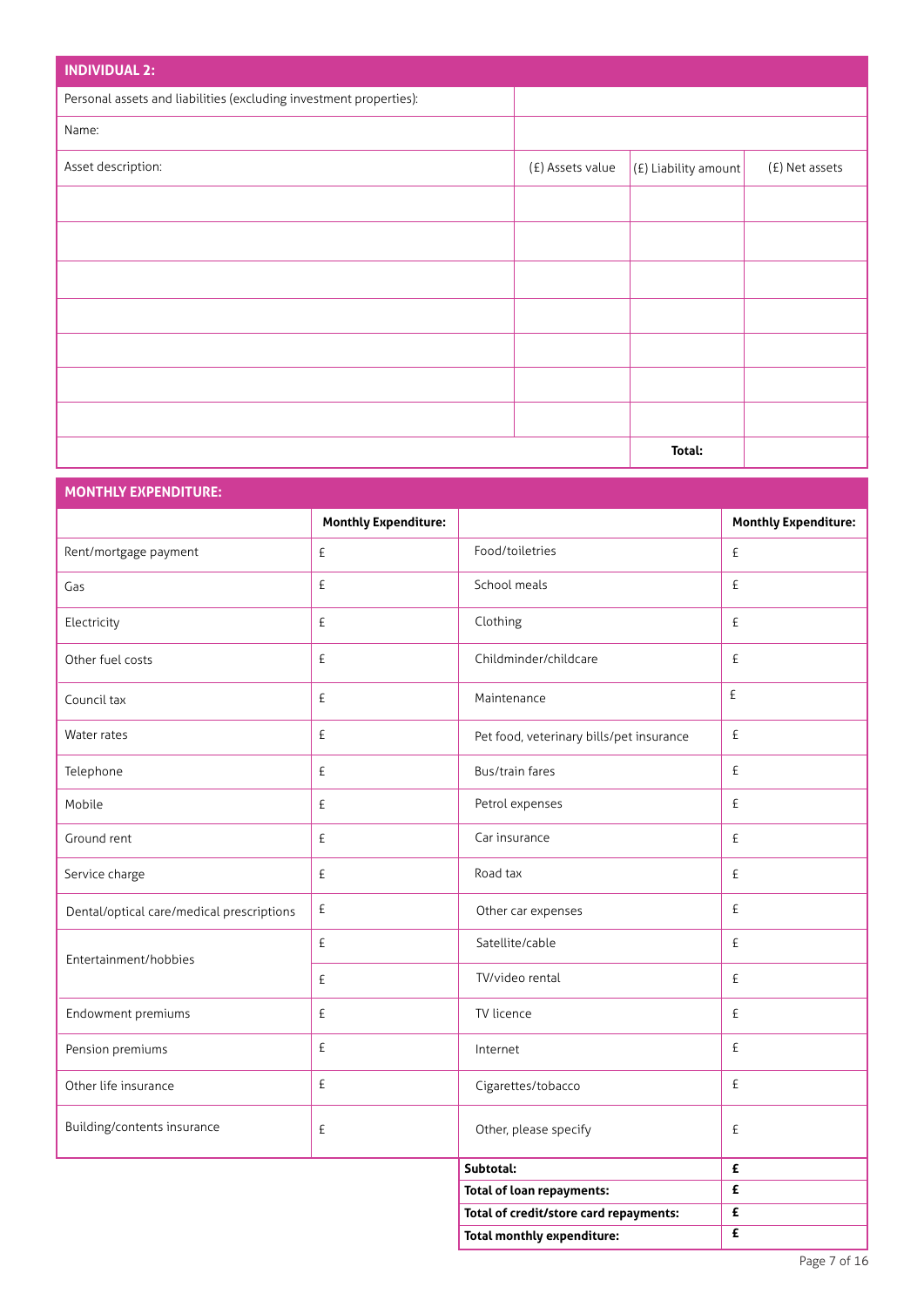| <b>INDIVIDUAL 3:</b>                                               |                  |                        |                |
|--------------------------------------------------------------------|------------------|------------------------|----------------|
| Personal assets and liabilities (excluding investment properties): |                  |                        |                |
| Name:                                                              |                  |                        |                |
| Asset description:                                                 | (£) Assets value | $ E $ Liability amount | (£) Net assets |
|                                                                    |                  |                        |                |
|                                                                    |                  |                        |                |
|                                                                    |                  |                        |                |
|                                                                    |                  |                        |                |
|                                                                    |                  |                        |                |
|                                                                    |                  |                        |                |
|                                                                    |                  |                        |                |
|                                                                    |                  | Total:                 |                |

# **MONTHLY EXPENDITURE:**

|                                           | <b>Monthly Expenditure:</b> |                                          | <b>Monthly Expenditure:</b> |
|-------------------------------------------|-----------------------------|------------------------------------------|-----------------------------|
| Rent/mortgage payment                     | £                           | Food/toiletries                          | £                           |
| Gas                                       | £                           | School meals                             | $\pounds$                   |
| Electricity                               | £                           | Clothing                                 | £                           |
| Other fuel costs                          | £                           | Childminder/childcare                    | £                           |
| Council tax                               | £                           | Maintenance                              | £                           |
| Water rates                               | £                           | Pet food, veterinary bills/pet insurance | £                           |
| Telephone                                 | £                           | Bus/train fares                          | £                           |
| Mobile                                    | £                           | Petrol expenses                          | £                           |
| Ground rent                               | £                           | Car insurance                            | £                           |
| Service charge                            | £                           | Road tax                                 | £                           |
| Dental/optical care/medical prescriptions | £                           | Other car expenses                       | £                           |
| Entertainment/hobbies                     | £                           | Satellite/cable                          | £                           |
|                                           | £                           | TV/video rental                          | £                           |
| Endowment premiums                        | £                           | TV licence                               | £                           |
| Pension premiums                          | £                           | Internet                                 | £                           |
| Other life insurance                      | £                           | Cigarettes/tobacco                       | £                           |
| Building/contents insurance               | £                           | Other, please specify                    | £                           |
|                                           |                             | Subtotal:                                | £                           |
|                                           |                             | <b>Total of loan repayments:</b>         | £                           |
|                                           |                             | Total of credit/store card repayments:   | £                           |
|                                           |                             | <b>Total monthly expenditure:</b>        | £                           |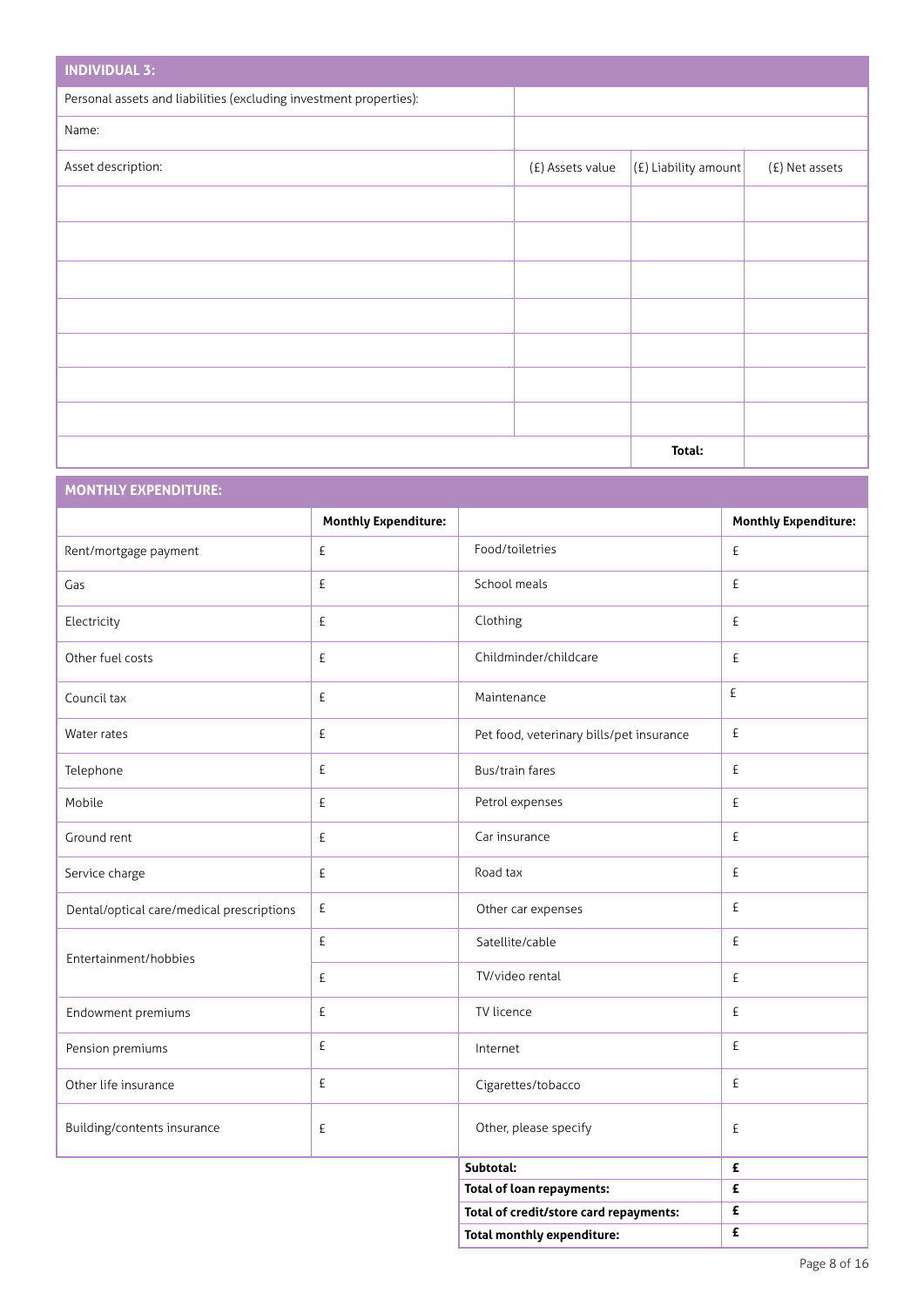| <b>INDIVIDUAL 4:</b>                                               |                  |                        |                |
|--------------------------------------------------------------------|------------------|------------------------|----------------|
| Personal assets and liabilities (excluding investment properties): |                  |                        |                |
| Name:                                                              |                  |                        |                |
| Asset description:                                                 | (£) Assets value | $(E)$ Liability amount | (£) Net assets |
|                                                                    |                  |                        |                |
|                                                                    |                  |                        |                |
|                                                                    |                  |                        |                |
|                                                                    |                  |                        |                |
|                                                                    |                  |                        |                |
|                                                                    |                  |                        |                |
|                                                                    |                  |                        |                |
|                                                                    |                  | Total:                 |                |

# **MONTHLY EXPENDITURE:**

|                                           | <b>Monthly Expenditure:</b> |                                          | <b>Monthly Expenditure:</b> |
|-------------------------------------------|-----------------------------|------------------------------------------|-----------------------------|
| Rent/mortgage payment                     | £                           | Food/toiletries                          | £                           |
| Gas                                       | £                           | School meals                             | £                           |
| Electricity                               | £                           | Clothing                                 | £                           |
| Other fuel costs                          | £                           | Childminder/childcare                    | £                           |
| Council tax                               | £                           | Maintenance                              | $\pounds$                   |
| Water rates                               | £                           | Pet food, veterinary bills/pet insurance | £                           |
| Telephone                                 | £                           | Bus/train fares                          | £                           |
| Mobile                                    | £                           | Petrol expenses                          | £                           |
| Ground rent                               | £                           | Car insurance                            | £                           |
| Service charge                            | £                           | Road tax                                 | £                           |
| Dental/optical care/medical prescriptions | £                           | Other car expenses                       | £                           |
| Entertainment/hobbies                     | £                           | Satellite/cable                          | £                           |
|                                           | £                           | TV/video rental                          | £                           |
| Endowment premiums                        | £                           | TV licence                               | £                           |
| Pension premiums                          | £                           | Internet                                 | £                           |
| Other life insurance                      | £                           | Cigarettes/tobacco                       | £                           |
| Building/contents insurance               | £                           | Other, please specify                    | £                           |
|                                           |                             | Subtotal:                                | £                           |
|                                           |                             | <b>Total of loan repayments:</b>         | £                           |
|                                           |                             | Total of credit/store card repayments:   | £                           |
|                                           |                             | <b>Total monthly expenditure:</b>        | £                           |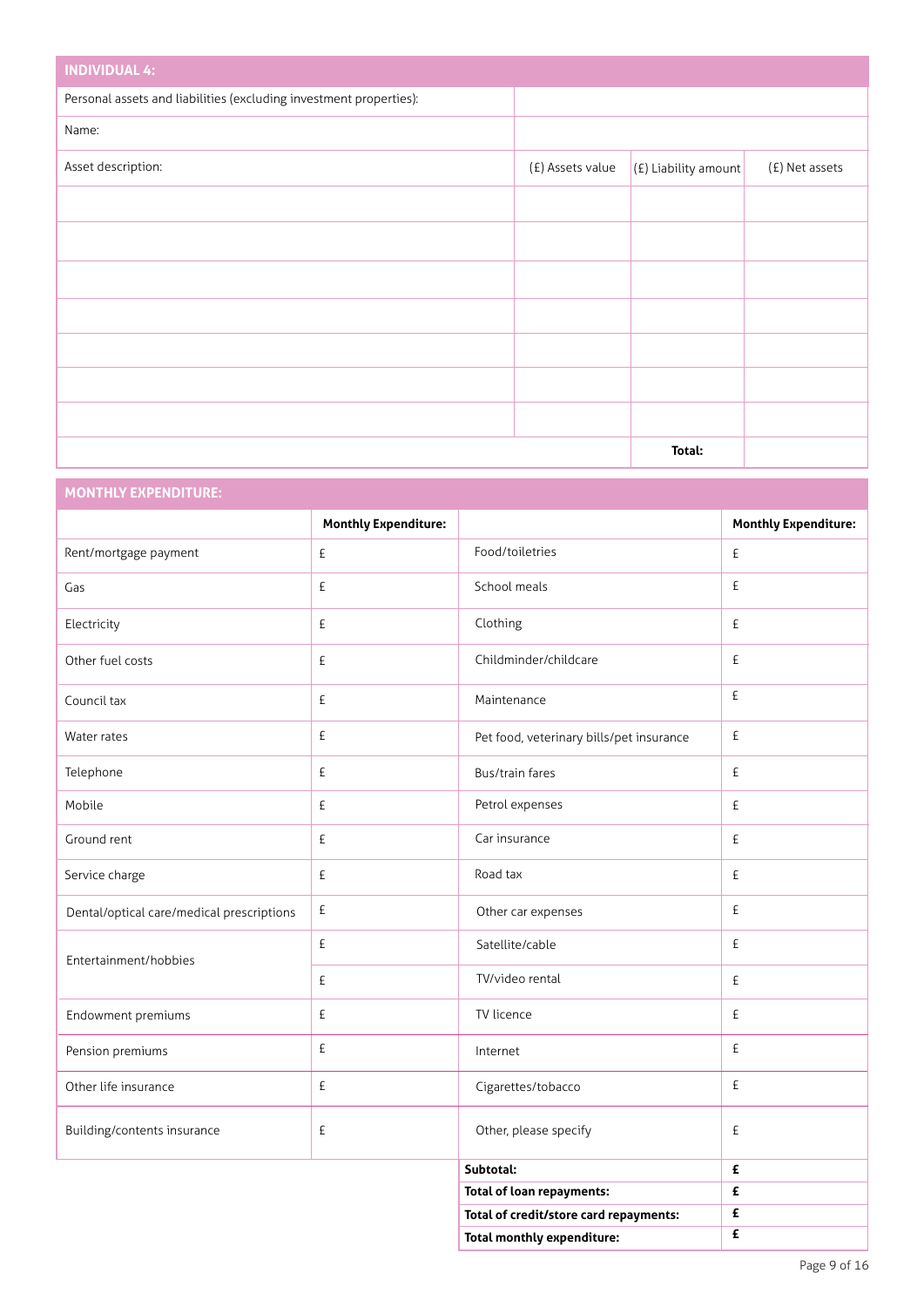# **SECTION 11: PROPERTY SCHEDULE** When did you begin letting property?: Do you manage the properties yourself?: Total number of properties in your portfolio: Are you a first time landlord either in your own name or through a company?:  $\blacksquare$  Yes  $\blacksquare$  No  $\blacksquare$

| <b>PROPERTY ADDRESS</b> | <b>ESTIMATED</b><br><b>VALUE</b> | <b>MORTGAGE</b><br><b>OUTSTANDING</b> | <b>RENTAL</b><br><b>INCOME</b><br><b>PER ANNUM</b> | <b>TYPE OF</b><br><b>PROPERTY</b><br>INC NO. OF<br><b>BEDROOMS</b><br>(if BTL) | <b>MORTGAGE</b><br><b>REPAYMENT</b><br><b>PER ANNUM</b> | EXISTING LENDER<br>COUNT DATE MORTGAGE<br><b>NUMBER</b> | <b>COMMENCED</b> |
|-------------------------|----------------------------------|---------------------------------------|----------------------------------------------------|--------------------------------------------------------------------------------|---------------------------------------------------------|---------------------------------------------------------|------------------|
|                         |                                  |                                       |                                                    |                                                                                |                                                         |                                                         |                  |
|                         |                                  |                                       |                                                    |                                                                                |                                                         |                                                         |                  |
|                         |                                  |                                       |                                                    |                                                                                |                                                         |                                                         |                  |
|                         |                                  |                                       |                                                    |                                                                                |                                                         |                                                         |                  |
|                         |                                  |                                       |                                                    |                                                                                |                                                         |                                                         |                  |
|                         |                                  |                                       |                                                    |                                                                                |                                                         |                                                         |                  |
|                         |                                  |                                       |                                                    |                                                                                |                                                         |                                                         |                  |
|                         |                                  |                                       |                                                    |                                                                                |                                                         |                                                         |                  |
|                         |                                  |                                       |                                                    |                                                                                |                                                         |                                                         |                  |
|                         |                                  |                                       |                                                    |                                                                                |                                                         |                                                         |                  |
|                         |                                  |                                       |                                                    |                                                                                |                                                         |                                                         |                  |
|                         |                                  |                                       |                                                    |                                                                                |                                                         |                                                         |                  |
|                         |                                  |                                       |                                                    |                                                                                |                                                         |                                                         |                  |
|                         |                                  |                                       |                                                    |                                                                                |                                                         |                                                         |                  |
|                         |                                  |                                       |                                                    |                                                                                |                                                         |                                                         |                  |
|                         |                                  |                                       |                                                    |                                                                                |                                                         |                                                         |                  |
|                         |                                  |                                       |                                                    |                                                                                |                                                         |                                                         |                  |
|                         |                                  |                                       |                                                    |                                                                                |                                                         |                                                         |                  |
|                         |                                  |                                       |                                                    |                                                                                |                                                         |                                                         |                  |
|                         |                                  |                                       |                                                    |                                                                                |                                                         |                                                         |                  |
|                         |                                  |                                       |                                                    |                                                                                |                                                         |                                                         |                  |
|                         |                                  |                                       |                                                    |                                                                                |                                                         |                                                         |                  |
|                         |                                  |                                       |                                                    |                                                                                |                                                         |                                                         |                  |
|                         |                                  |                                       |                                                    |                                                                                |                                                         |                                                         |                  |
|                         |                                  |                                       |                                                    |                                                                                |                                                         |                                                         |                  |
|                         |                                  |                                       |                                                    |                                                                                |                                                         |                                                         |                  |
|                         |                                  |                                       |                                                    |                                                                                |                                                         |                                                         |                  |
|                         |                                  |                                       |                                                    |                                                                                |                                                         |                                                         |                  |
| <b>Total</b>            |                                  |                                       |                                                    |                                                                                |                                                         |                                                         |                  |

**If further properties, please use additional sheet in the same format.**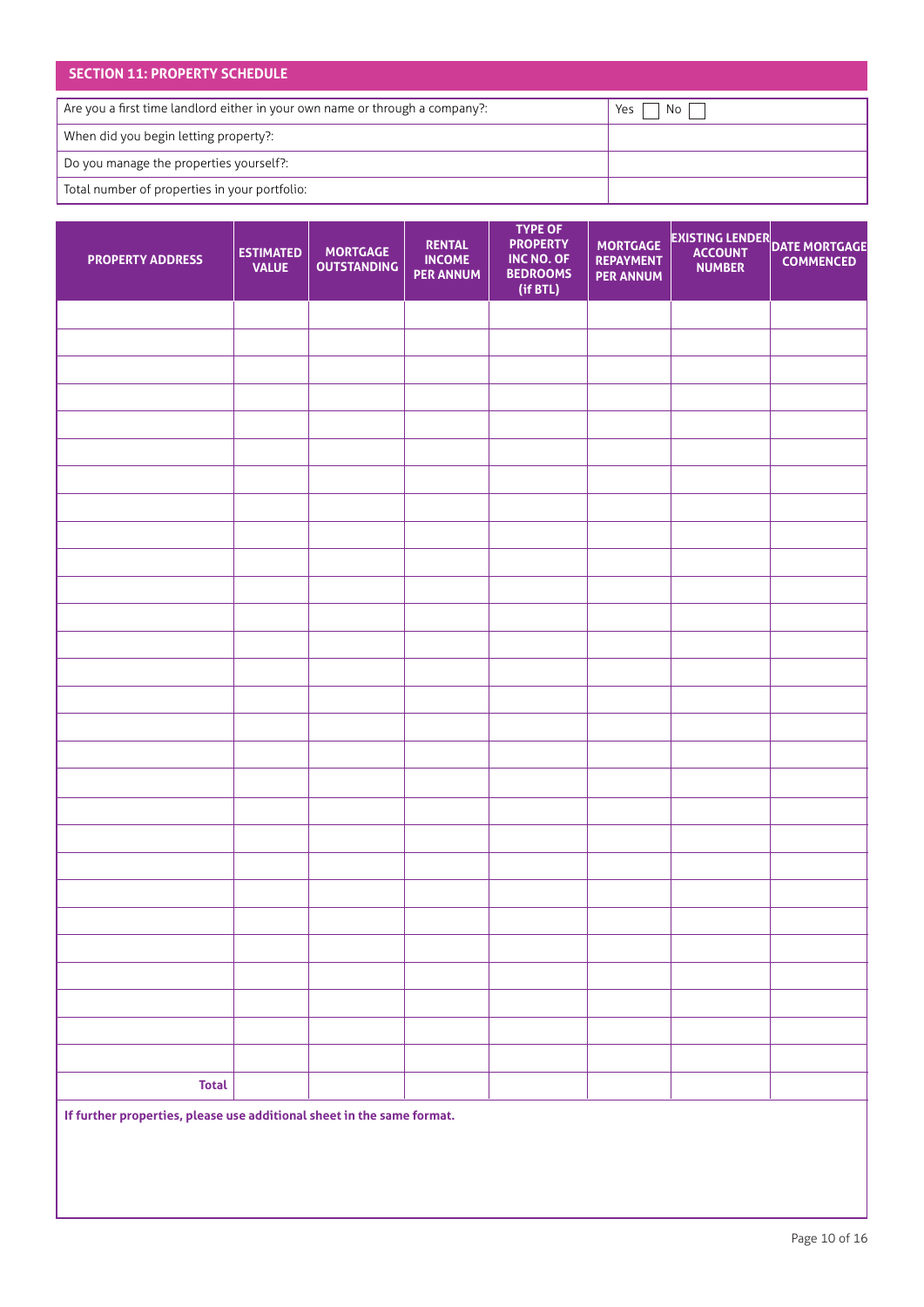# **SECTION 12a: MORTGAGE REQUIREMENTS (please print duplicate if more than one property)**

| <b>Property 1</b>                   |                        |            |                 |                                                     |                 |  |
|-------------------------------------|------------------------|------------|-----------------|-----------------------------------------------------|-----------------|--|
| Address of Property:                |                        |            |                 | Loan Amount:                                        | £               |  |
|                                     |                        |            |                 | Term of Loan:                                       | Years           |  |
|                                     |                        | Postcode:  |                 | Purchase Price:                                     | £               |  |
| <b>Description of Property:</b>     |                        |            |                 | <b>Estimated Value:</b>                             | £               |  |
| Residential                         |                        | Commercial |                 | Date of Purchase:                                   |                 |  |
| House                               |                        | Office     |                 | Amount of Existing Mortgage:                        | £               |  |
| Flat - Converted                    |                        | Industrial |                 | Existing Lenders Name:                              |                 |  |
| Studio                              |                        | Retail     |                 | Account Number:                                     |                 |  |
| Freehold block of flats             |                        |            | Semi-commercial | <b>Type of Loan</b>                                 |                 |  |
| Flat - Purpose built                |                        |            |                 | Interest Only                                       | Repayment       |  |
| <b>Please state:</b>                |                        |            |                 | If interest only, please state repayment strategies |                 |  |
| Date property built                 |                        |            |                 |                                                     |                 |  |
| Construction type                   |                        |            |                 | Is the property to be let?                          | No<br>Yes       |  |
| Total number of FLOORS in block:    |                        |            |                 | Annual Rental Income:                               | £               |  |
| Total number of UNITS in block:     |                        |            |                 | If a buy to let property, please state              |                 |  |
| Tenure: (tick box and give details) |                        |            |                 | AST / Corporate let:                                | 6m<br>12m       |  |
| Leasehold                           | years unexpired        |            | years           | Is tenant in receipt of local<br>housing allowance? | Yes<br>No       |  |
|                                     | ground rent<br>payable | £          | pa              | If a commercial investment, complete section 12b    |                 |  |
| Freehold                            |                        |            |                 | Purpose of loan:                                    |                 |  |
| Name and Address of vendor:         |                        |            |                 | Purchase                                            | Capital Raise   |  |
|                                     |                        |            |                 | Remortgage                                          | Further Advance |  |
|                                     |                        | Postcode:  |                 | If a commercial investment, please state            |                 |  |
| Telephone with STD code:            |                        |            |                 | Is VAT payable on purchase?                         | Yes<br>No       |  |
| Name and Address of agent:          |                        |            |                 | If yes, is VAT payable on<br>purchase?              | Yes<br>No       |  |
|                                     |                        |            |                 | Who should valuer contact for access                |                 |  |
|                                     |                        |            |                 |                                                     |                 |  |
|                                     |                        | Postcode:  |                 |                                                     |                 |  |
| Telephone with STD code:            |                        |            |                 | Telephone with STD code:                            |                 |  |

# **PLEASE ENSURE SCHEDULE OF TENANCIES OVERLEAF IS COMPLETED.**

## **SECTION 13: INSURANCE**

#### **Property Insurances**

Property insurance, liability insurance and any other relevant commercial insurances must be arranged by you to support this mortgage application. You must ensure that the property is insured as long as the mortgage exists and for its full value. Please ensure the interest of Norwich & Peterborough Building Society is noted on the buildings insurance policy.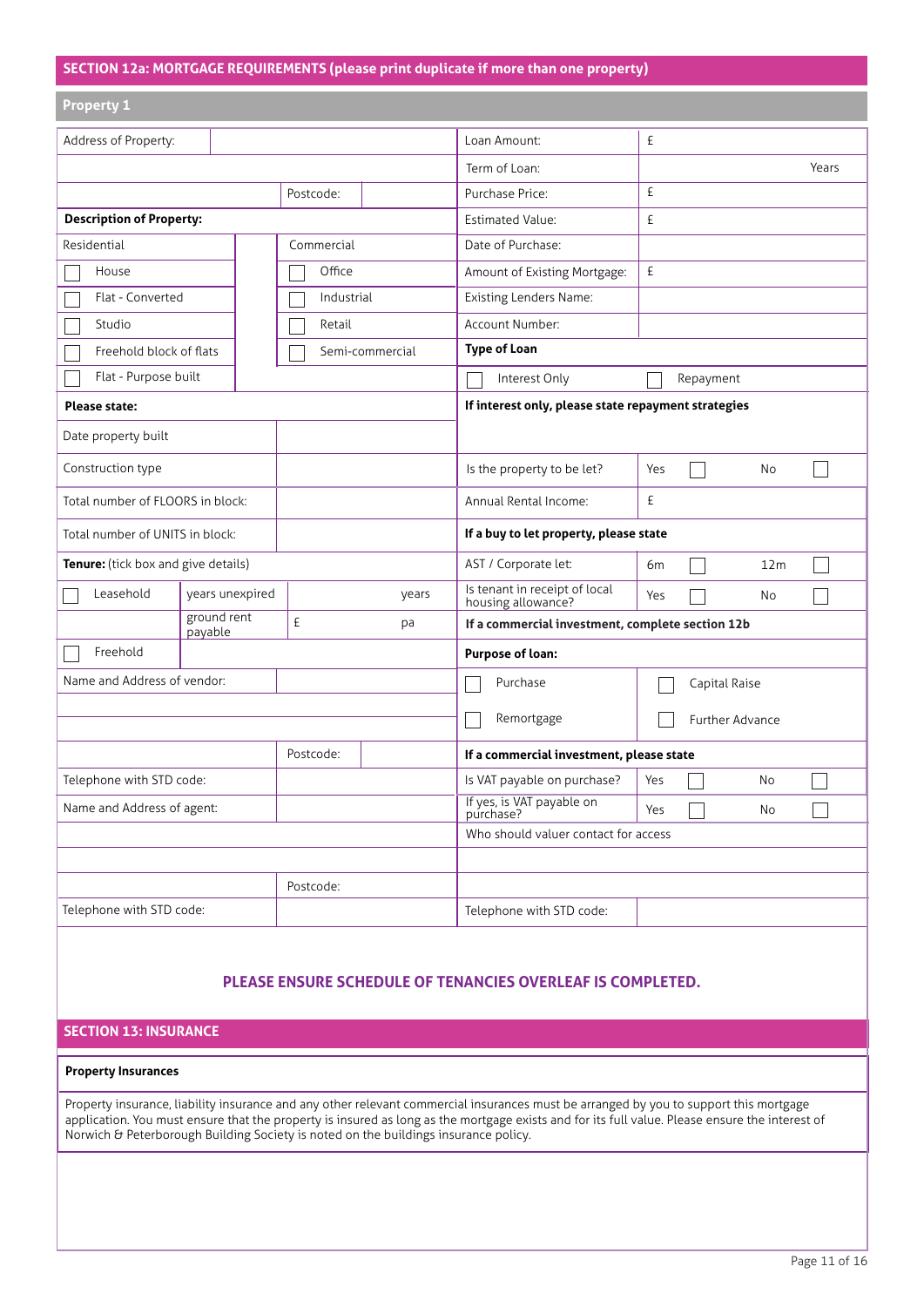|                                                | $\begin{array}{ c } \hline \text{Type of property of }\\ \text{retail} \text{industrial} \\ \text{residential} \end{array}$ |  |  |  |
|------------------------------------------------|-----------------------------------------------------------------------------------------------------------------------------|--|--|--|
|                                                | Type of lease<br>FRI/IRI/AST/licence                                                                                        |  |  |  |
|                                                | Date of next rent review                                                                                                    |  |  |  |
|                                                | Current rent and loan                                                                                                       |  |  |  |
|                                                | Date of break clause                                                                                                        |  |  |  |
|                                                | Lease commencement<br>date and term                                                                                         |  |  |  |
| SECTION 12b (continued): SCHEDULE OF TENANCIES | Tenant                                                                                                                      |  |  |  |
|                                                | Property Address                                                                                                            |  |  |  |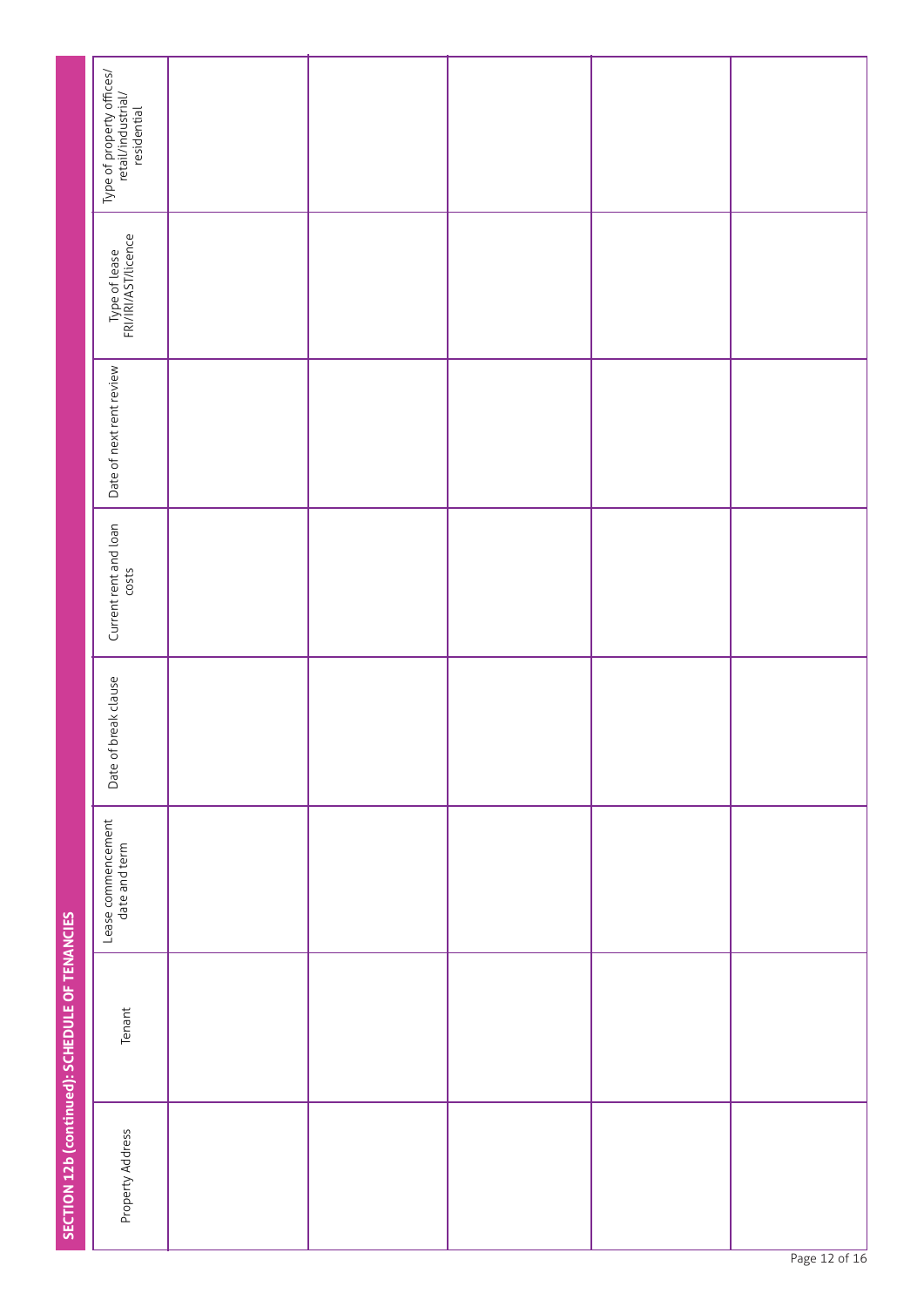## **HOW WE USE YOUR PERSONAL INFORMATION**

Reference to 'We' 'Our' 'Us' and 'the Society' in this section are to Yorkshire Building Society trading as Norwich and Peterborough and N&P. Yorkshire Building Society decides what personal information we need to collect about you, how we use it, who we share it with and how long we keep it. This makes us the data controller of your personal information for data protection purposes.

We will use the personal information obtained from you and additional information obtained in the course of opening and managing your account. This includes, but is not limited to, name, address, identification, account transactions and communications and where relevant sensitive information, credit reference data, financial crime data, health details, nationality and legal proceedings.

We will respect your rights to privacy and will only collect, use, store and share your personal information where a lawful purpose applies:

- . It's necessary for the performance of a contract you have or have
- requested to enter into
- If we have a legal obligation
- If we have a legitimate business interest where it does not have an unfair impact on you
- You have given your consent, where the collection, use, storage or sharing involves special category (sensitive) personal information

For full details of the types of information used in each product and the other lawful purposes we may us it for please see our ''How we use your personal information booklet'' which can be found online at www.nandp.co.uk.

When you apply for a mortgage account we will use your personal information together with other information available including relevant sensitive information, (e.g. health, race and religion), for:

- $\bullet$  Identity verification (including checking documents with issuing authorities (e.g. driving licence – DVLA) authorities (e.g. driving licence – DV<br>Processing any Approval in Principle
- Processing any Approval in<br>• Processing your application
- 
- **Processing your application**<br>**Making credit decisions about you** • Making credit decisions about you Contacting you where necessary
- Contacting you where necessary<br>Fraud prevention and detection
- 
- **.** Arranging associated insurance (where you have requested us to do so)
- **.** Completing your mortgage
- Administering your account up to and including redemption
- 
- 

If you are making an enquiry or application on behalf of another person they must have authorised you to act on their behalf, to give us their personal information, to authorise a credit search and to consent to our use of their personal information. We may also share information about you with a joint account holder if they make an enquiry or further application without you being present where they have confirmed you have authorised them to act on your behalf.

We will share information with one or more Credit Reference Agencies (CRA's), now and in the future, to:

- **.** Check your identity
- **•** Check your identity<br>• Verify the accuracy of the information you have provided
- Verify the accuracy of the information you have Assess your creditworthiness and affordability ■ Assess your creditworthiness and affordability<br>■ Manage your account(s)/relationship with us
- 
- **•** Process your application
- **E** Ensure any offers we send are appropriate to you
- 
- . Prevent criminal activity, fraud and money laundering

We will continue to exchange information about you with CRAs while you have a relationship with us. We will also inform the CRAs about your settled accounts. If you borrow and do not repay in full and on time, CRAs will record the outstanding debt. This information may be supplied to other organisations by CRAs.

When CRAs receive a search from us they will place a search footprint on your credit file that may be seen by other lenders. We routinely carry out an additional credit search for account management purposes but this will not affect your future creditworthiness as no hard foot print will be left.

If you are making a joint application, or tell us that you have a spouse or financial associate, we will link your records together, so you should make sure you discuss this with them, and share with them this information, before applying. CRAs will also link your records together and these links will remain on your and their files until such time as you or your partner successfully files for a disassociation with the CRAs to break that link.

If we use an automated system to make a decision about you, such as credit scoring, we will tell you if your application is rejected and give you the opportunity to discuss the matter with us. The decision can be reviewed to ensure an appropriate decision has been made.

The personal information we have collected from you will be shared with fraud prevention agencies who will use it to prevent fraud and money-laundering and to verify your identity. If fraud is detected, you could be refused certain services, finance or employment in the future. Further details of how your personal information will be used by us, Credit Reference Agencies and Fraud Prevention Agencies can be found in our booklet "How we use your personal information" which can found at www.nandp.co.uk.

If you take out Yorkshire Building Society home insurance or other insurance we and/or your insurer may:

- **.** Share information you have supplied and details of your policy and claim with each other, a data administration company, licensed credit reference agencies, relevant insurance companies and fraud prevention bodies. This information will be made available to other prospective lenders and insurers
- . Use your personal information together with other information available (including relevant sensitive information (e.g. health, race and religion) to carry out a risk assessment, process your application,

administer your policy and claims during the life of the policy, for fraud prevention and detection, legal and regulatory compliance, marketing and market research and general business purposes

. We may contact your medical professional representative with your explicit consent to obtain information or confirm a preexisting medical condition you have informed us of, but we will always explain why we need the information, how it will be used and who it will be shared with

Insurers pass information to the Claims and Underwriting Exchange register, run by Insurance Database Services Ltd. (IDS Ltd.). The aim is to help us check information provided and also to prevent fraudulent claims. When we deal with your request we may search the register. When you tell us about an incident (such as fire, water damage or theft) which may or may not give rise to a claim, we will pass information relating to it to the register. IDS Limited may also pass on information received from other insurers about other incidents involving anyone insured under the policy. We will only use, keep and share your personal information for as long is required to meet our legal and regulatory obligations, industry standards and business requirements, and to deal with your enquiry, administer and manage your accounts, products and relationship with us. After this time, we will delete your personal information in line with the requirements of the Financial Conduct Authority, Prudential Regulation Authority, Money Laundering regulations, Financial Ombudsman Service and HM Revenue & Customs.

. Where we believe you or another person is at risk and we need to

Where it's in the public interest or we have been given official

- 
- 
- **Example 2018** Legal and regulatory compliance

(e.g. health, race and religion).

authority to do so

protect your or their vital interest

. Marketing (where we have your consent) and market research **.** Marketing (where we have<br>**Ceneral business purposes**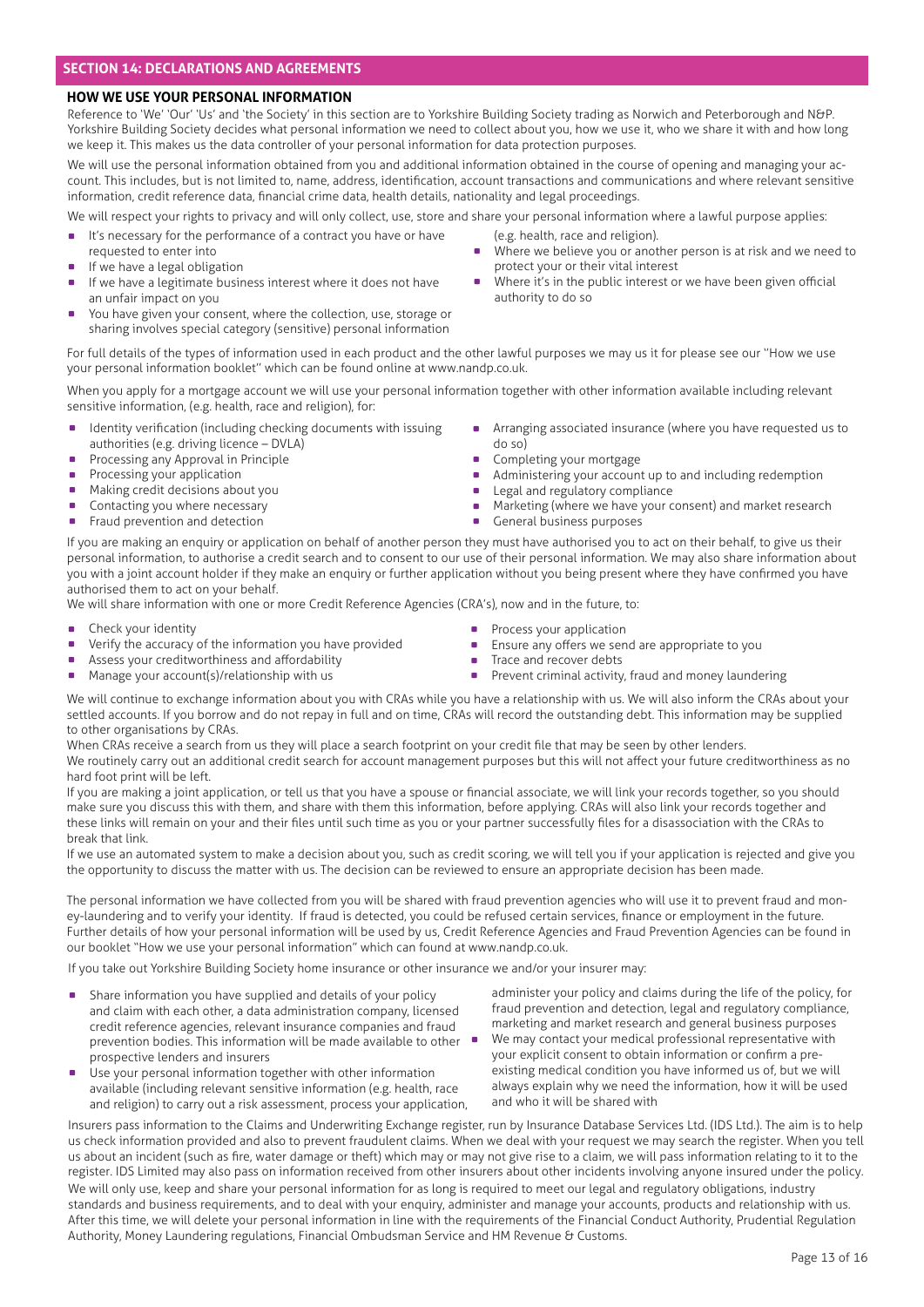## **DISCLOSING YOUR PERSONAL INFORMATION**

We may disclose your personal information with other people or organisations as follows:

- . The progress of your application, including if it has been granted, to your broker, Independent Financial Adviser, professional adviser or other intermediary, if the request came from them
- With HM Revenue & Customs, Department for Work & Pensions, any lender, landlord, employer or professional adviser named on this form to obtain information to confirm any income received and payments made
- The information you have supplied, and details of how you conduct your account including disputes, arrears and repossession proceedings, to joint account holders, anyone who guarantees the loan or their legal adviser
- . Your account, including current balance, current monthly payment, projected balance and monthly payment to a subsequent charge holder in connection with any application for the postponement of that charge
- Your account, including balance outstanding, interest rate(s) applicable, early repayment charges and monthly payments to potential borrowers if one of you in the future enquires about adding or removing a party to the account (also known as a "transfer of equity"). However, such a transaction will not proceed
- without a completed application form signed by all account holders
- Where the mortgage applied for is an Offset mortgage, we will disclose information to any Offset plus savings account holder. Disclosure will be limited to information necessary to manage the Offset plus account. This may include a transfer of equity, a product transfer to a non-off set mortgage, notification that total savings exceed the mortgage balance, a request to de-link the off-set plus savings account and redemption of the mortgage
- . With Yorkshire Building Society and its subsidiary companies for fraud prevention, lawful purposes, account administration and for general business purposes (e.g. updating customer records, handling customer queries and complaints).
- . Personal information to (i) our external auditors and regulatory bodies including the Financial Ombudsman Service, Prudential Regulation Authority and the Financial Conduct Authority, and (ii) associate companies, agents and service providers including solicitors and valuers acting for the Society, field agents, debt recovery agents, tracing agents, letting agents, brokers, printers, market research agencies and providers of information technology services.

## **TRANSFER OF MORTGAGE**

Although you may not transfer your interest in the mortgage without consent, there is no restriction in the mortgage against a transfer of the Society's interest. The Society may transfer its interest in your mortgage to another party which may not necessarily be a building society or an associated body of a building society. If the Society transfers its interest in your mortgage your borrowing membership of the Society may cease.

If we sell or transfer all or part of our business, we may share or transfer our customer records as part of the proposed/actual sale or transfer. However, we will only do so under a contract or where we have a legal obligation to do so. The protection, security and confidentiality of your personal information are important to us and we put in place appropriate safeguards to manage this.

Where we transfer personal information to countries outside the European Economic Area (EEA) this is always done under a contract which includes appropriate safeguards for the security and confidentiality of your personal information, with your consent, or where permitted by the Data Protection law.

## **YOUR RIGHTS UNDER DATA PROTECTION LAWS**

- . Be informed about processing of your personal information
- . Have your personal information corrected if it is inaccurate or incomplete
- incomplete<br>• Object or restrict to the processing of your personal information ■ Object or restrict to the processing of your personal information<br>■ Have your personal information erased subject to conditions (e.g.
- where the processing fails to satisfy legal requirements) Have your personal information erased subject to conditions (e.g. where the processing fails to satisfy legal requirements) Request access to your personal information and details about
- how we process it
- . Move, copy or transfer your personal information also known as 'data portability'
- Challenge automated decision making including profiling, which is the automated processing of your personal information to evaluate certain things about you
- . Complain to the Information Commissioner's Office (https://ico. org.uk/) which enforces data protection laws

For more information please see our 'How We Use Your Personal Information' and 'Your Rights and Data Protection' booklets. Our 'How We Use Your Personal Information' booklet explains what personal information we need to collect, why we need it, where we may obtain information from and how long we keep it for. Our 'Your rights and Data Protection' Booklet provides more information on data protection laws, our legal obligation and your individual rights in relation to the processing of your personal information. To obtain a copy of these booklets simply visit our website www.nandp.co.uk. If you want to see what personal information we hold about you, you can request a copy of this by completing a Subject Access request form. This form can be found on our website www.nandp.co.uk. Our Data Protection Officer (DPO) provides help and guidance to make sure we apply the best standards to protecting your personal information. Our DPO can be reached by email at dpo@ybs. co.uk or by post at DPO, Yorkshire House, Yorkshire Drive, Bradford, BD5 8LJ.

## **MANAGING OUR CONTACT WITH YOU**

From time to time we would like to tell you about our latest products and services that may be of benefi t to you, including those parties carefully selected by us. We will communicate with you in any way that is personal to you. This may include post, email, text message, telephone or any other appropriate messaging service. Please tell us how you would like to be kept informed about our latest products and services:  $\Box$  POST  $\Box$  EMAIL  $\Box$  TELEPHONE

#### **Charitable Assignment Agreement**

The wording in paragraphs 1 to 3 below does not apply if you were a member of Norwich & Peterborough Building Society immediately before its merger with YBS Group and have remained a member since that date. If this is the case, please write in these boxes your mortgage and/or investment account number(s).

- 1. By applying to open an account I agree with the Society and YBS Group Charitable Foundation ("the Foundation") that I will assign to the Fóundation (or to any charity(ies) nominated by it but to no other person) the rights to any relevant conversion benefits which are defined below. This obligation will not apply to me or may apply to me for less than 5 years if I fall within any class of persons, which as at today's date, the Society decides would be inappropriate to be bound by this assignment condition. This obligation is irrevocable and authorises the Society to give the Foundation (or to any charity(ies) nominated by it) any such benefits without further notice to me. I understand that neither the Society nor the Foundation will release me from this Agreement or vary its terms and I will continue to be bound by the above condition even if the Society decides at some time in the future (and announces any such decision by press release) that it is no longer in the best interests of the Society to continue with the above assignment condition generally in respect of new members.
- 2. "Relevant conversion benefits" means any benefits under the terms of any future transfer of the Society's business to a successor company (ie on a conversion or take over) which I might become entitled to as a member or depositor with the Society at any time within 5 years immediately following the date on which this account is opened. Relevant conversion benefits does not include the statutory right to have shares in the Society (including any balances on share accounts) converted into deposits with the company on a conversion or takeover. If the Society merges with any other society, after the date of such merger the "Society" includes such other society.
- 3. I authorise the Society to pass to the Foundation such information relating to me and all my accounts with the Society as the Foundation may reasonably require in order to administer this agreement to assign and for no other purpose.